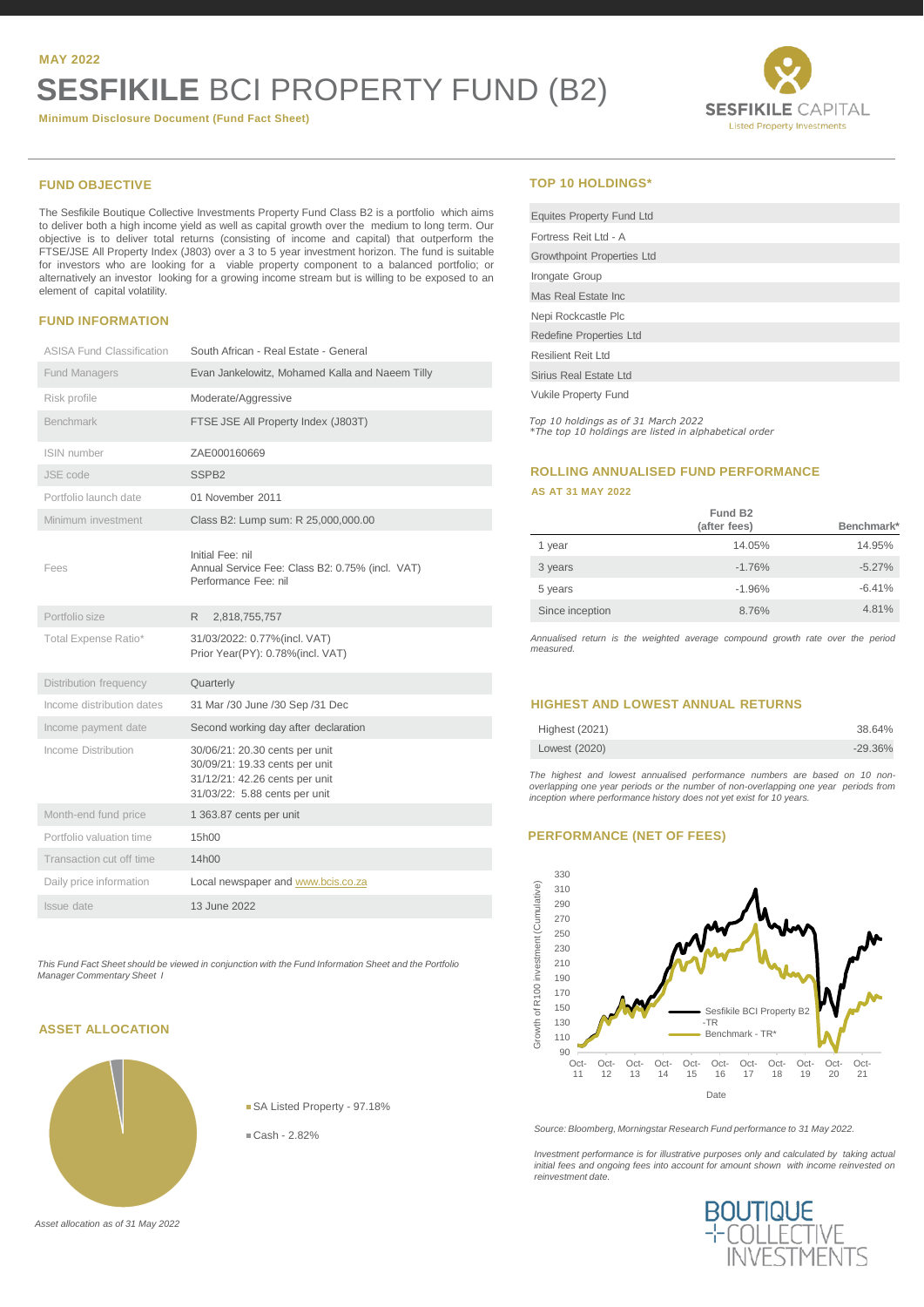#### **MAY 2022**

## **SESFIKILE** BCI PROPERTY FUND (B2)

**Minimum Disclosure Document (Fund Fact Sheet)**



## **FUND STRATEGY**

This fund aims to outperform the benchmark by investing in listed property companies with sustainable income growth underpinned by strong property fundamentals. In addition to these core holdings, the fund makes use of tactical stock selection to capitalise on short-term market mispricing and corporate action opportunities.

## **INVESTMENT POLICY**

The policy is to invest in JSE listed Real Estate Investment Trusts ("REITs") or listed property companies. The investment manager will also be allowed to invest in financial instruments and cash as allowed by the act from time to time in order to achieve its investment objective. Furthermore, and as legislation permits, the manager shall be permitted to invest in offshore listed property investments on behalf of the **Sesfikile BCI Property Fund**.

## **WHY CHOOSE THIS FUND?**

The fund offers active best of breed management within a sector that offers income and capital growth over time:

- All shares are subject to rigorous, in-depth research;
- While ultimate portfolio construction adheres to Sesfikile's unique "**Four D" approach**:
	- Our passion for direct property
	- Getting stuck in the detail
	- Understanding the broader drivers of property investment
	- Taking views on corporate action deals and finding the hidden potential in the sector.
- Through extensive experience in the listed property sector, we believe our team has the ability to identify the key differentiators to performance and ultimately the factors that impact total returns for clients. Importantly, given our commitment to capping the total size of assets under management we will remain nimble enough to execute on investment ideas effectively over the medium to long term.
- Since inception, our investment process has been able to deliver consistent low-risk outperformance of the benchmark on an after fee basis. Although this is no guarantee of future performance, we are confident in our robust investment and risk management process and alignment of interest with clients will consistently steer us towards identifying value added investment opportunities.

#### **FUND MANAGER INFORMATION**

Evan Jankelowitz, Mohamed Kalla and Naeem Tilly co-manage the Sesfikile BCI Property Fund.

The Sesfikile Investment Team, which consists of five individuals, boasts combined experience of almost 60 years in the listed property sector, making them amongst the most experienced teams in the market. Since inception, the Team has been able to deliver consistent benchmark and peer relative outperformance.

#### **FUND MANAGERS**







**Evan Jankelowitz, CFA®** Portfolio Manager & Analyst

**Mohamed Kalla, CFA®** Portfolio Manager & Analyst

**Naeem Tilly, CFA®** Portfolio Manager & Head of Research

#### **MARKET REVIEW**

May was a roller coaster of a month which would have given most investors whiplash. Heading into May, sentiment was deeply negative after a string of poor economic indicators, high inflation prints and the Covid lockdown in China led to global recession concerns. The sector was down 7% by 25th May. However, sentiment quicky rebounded as investors became optimistic that inflation has already peaked and the Fed would be able to achieve a soft-landing of the US economy despite tightening monetary policy. The property sector pared its losses over the next 4 trading sessions to close roughly flat for the month. Bonds were the best performing asset class (+1.04%), followed by listed property (-0.32%) and equities (-0.36%).

Fortress B gained 13.7% in May as the company's management team announced it would seek a solution to the company share structure, leading to investors speculating a favourable ratio for B-shareholders. What the ultimate ratio will be, if any, is highly uncertain with A and B shareholders sitting on polar opposites of the spectrum. Octodec advanced 9.5% after it reported a rebound in operational activity, especially its CBD residential portfolio and an increase in its dividend per share. Hammerson fell 11% as fears mounted around the UK consumer health in light of rising costs of energy and overall cost of living. The ZAR was also about 1% stronger against the GBP during the month. Lighthouse shed 10.5% owing in part to an overhang of stock created from Resilient's distribution of shares in specie.

We are facing an uncertain macroeconomic environment with risks of a recession globally. Inflation, especially food remains the primary risk facing household income and rising interest rates will erode earnings growth, albeit marginally as debt is largely fixed. Having said that, the results season showed a stabilisation in fundamentals and even green shoots emerging with enquiries for office space picking up, regional shopping centres rentals recovering and industrial rentals also firming. Without significant deterioration in domestic economic growth and bond prices, we believe the sector will deliver mid teen total returns, which should comfortably beat inflation.